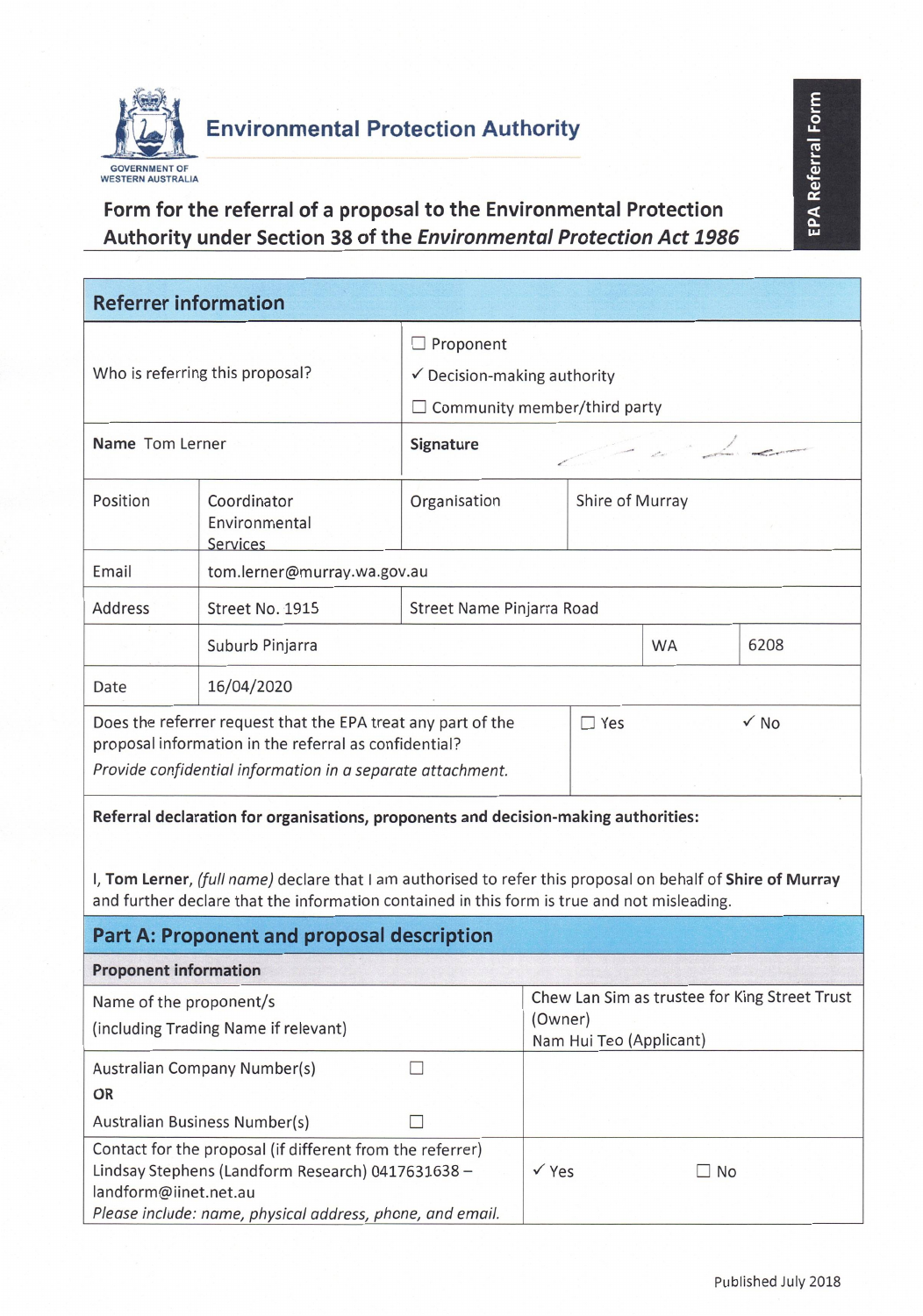

## **Form for the referral of a proposal to the Environmental Protection Authority under Section 38 of the** *Environmental Protection Act 1986*

|                                                                                                                                                                                                            | <b>Environmental Protection Authority</b>                           |                                        |                                               |  |           | EPA Referral Form |  |
|------------------------------------------------------------------------------------------------------------------------------------------------------------------------------------------------------------|---------------------------------------------------------------------|----------------------------------------|-----------------------------------------------|--|-----------|-------------------|--|
| <b>WESTERN AUSTRALIA</b>                                                                                                                                                                                   |                                                                     |                                        |                                               |  |           |                   |  |
|                                                                                                                                                                                                            | Form for the referral of a proposal to the Environmental Protection |                                        |                                               |  |           |                   |  |
|                                                                                                                                                                                                            | Authority under Section 38 of the Environmental Protection Act 1986 |                                        |                                               |  |           |                   |  |
|                                                                                                                                                                                                            |                                                                     |                                        |                                               |  |           |                   |  |
| <b>Referrer information</b>                                                                                                                                                                                |                                                                     |                                        |                                               |  |           |                   |  |
|                                                                                                                                                                                                            |                                                                     | $\Box$ Proponent                       |                                               |  |           |                   |  |
|                                                                                                                                                                                                            | Who is referring this proposal?                                     | $\checkmark$ Decision-making authority |                                               |  |           |                   |  |
|                                                                                                                                                                                                            |                                                                     | $\Box$ Community member/third party    |                                               |  |           |                   |  |
| Name Tom Lerner                                                                                                                                                                                            |                                                                     | Signature                              |                                               |  |           |                   |  |
| Position                                                                                                                                                                                                   | Coordinator<br>Environmental<br><b>Services</b>                     | Organisation                           | Shire of Murray                               |  |           |                   |  |
| Email                                                                                                                                                                                                      | tom.lerner@murray.wa.gov.au                                         |                                        |                                               |  |           |                   |  |
| Address                                                                                                                                                                                                    | Street No. 1915                                                     | Street Name Pinjarra Road              |                                               |  |           |                   |  |
|                                                                                                                                                                                                            | Suburb Pinjarra                                                     |                                        |                                               |  | <b>WA</b> | 6208              |  |
| Date                                                                                                                                                                                                       | 16/04/2020                                                          |                                        |                                               |  |           |                   |  |
| Does the referrer request that the EPA treat any part of the<br>proposal information in the referral as confidential?<br>Provide confidential information in a separate attachment.                        |                                                                     |                                        | $\checkmark$ No<br>$\Box$ Yes                 |  |           |                   |  |
| Referral declaration for organisations, proponents and decision-making authorities:                                                                                                                        |                                                                     |                                        |                                               |  |           |                   |  |
| I, Tom Lerner, (full name) declare that I am authorised to refer this proposal on behalf of Shire of Murray<br>and further declare that the information contained in this form is true and not misleading. |                                                                     |                                        |                                               |  |           |                   |  |
|                                                                                                                                                                                                            | Part A: Proponent and proposal description                          |                                        |                                               |  |           |                   |  |
| <b>Proponent information</b>                                                                                                                                                                               |                                                                     |                                        |                                               |  |           |                   |  |
| Name of the proponent/s                                                                                                                                                                                    |                                                                     |                                        | Chew Lan Sim as trustee for King Street Trust |  |           |                   |  |
| (including Trading Name if relevant)                                                                                                                                                                       |                                                                     |                                        | (Owner)<br>Nam Hui Teo (Applicant)            |  |           |                   |  |
| <b>Australian Company Number(s)</b><br><b>OR</b>                                                                                                                                                           |                                                                     |                                        |                                               |  |           |                   |  |
| <b>Australian Business Number(s)</b>                                                                                                                                                                       |                                                                     |                                        |                                               |  |           |                   |  |
| Contact for the proposal (if different from the referrer)<br>Lindsay Stephens (Landform Research) 0417631638 -<br>landform@iinet.net.au<br>Please include: name, physical address, phone, and email.       |                                                                     |                                        | $\checkmark$ Yes                              |  | $\Box$ No |                   |  |
| Published July 2018                                                                                                                                                                                        |                                                                     |                                        |                                               |  |           |                   |  |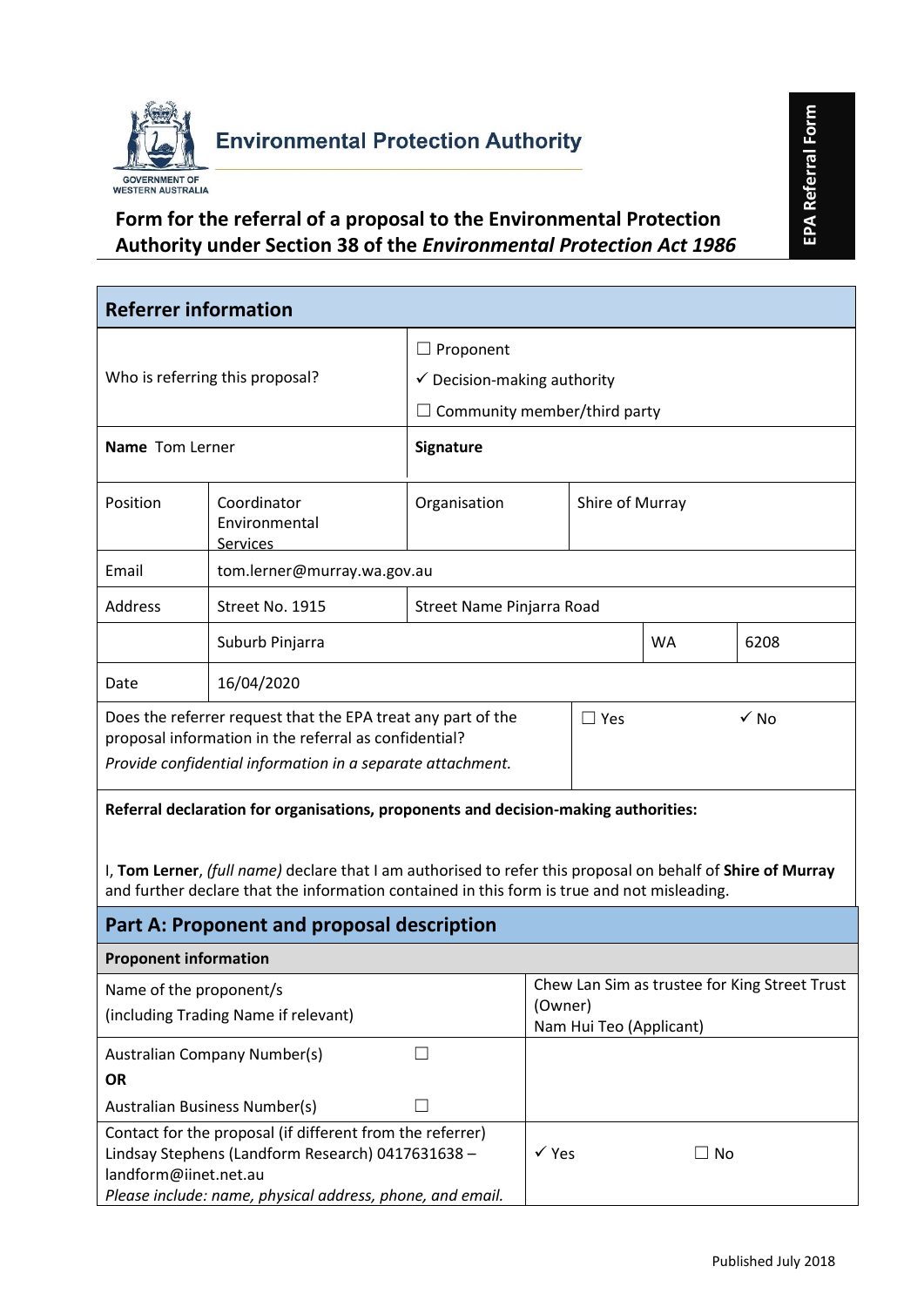| Does the proponent have the legal access required for the<br>implementation of all aspects of the proposal?                                                                                                                                                                                            | $\checkmark$ Yes<br>$\Box$ No                                                                                                                                                                                                    |
|--------------------------------------------------------------------------------------------------------------------------------------------------------------------------------------------------------------------------------------------------------------------------------------------------------|----------------------------------------------------------------------------------------------------------------------------------------------------------------------------------------------------------------------------------|
| If yes, provide details of legal access authorisations /<br>agreements / tenure.                                                                                                                                                                                                                       |                                                                                                                                                                                                                                  |
| If no, what authorisations / agreements / tenure is required<br>and from whom?                                                                                                                                                                                                                         |                                                                                                                                                                                                                                  |
| <b>Proposal type</b>                                                                                                                                                                                                                                                                                   |                                                                                                                                                                                                                                  |
| What type of proposal is being referred?<br>For a change to an approved proposal please state the<br>Ministerial Statement number/s (MS No./s) of the<br>approved proposal<br>For a derived proposal please state the Ministerial<br>Statement number (MS No.) of the associated strategic<br>proposal | $\checkmark$ significant – new proposal<br>significant - change to approved<br>□.<br>proposal (MS No./s: ____<br>proposal under an assessed planning<br>$\Box$<br>scheme<br>strategic<br>ш.<br>derived (Strategic MS No.: _<br>ш |
| For a significant proposal:                                                                                                                                                                                                                                                                            | Removal of Banksia Woodland                                                                                                                                                                                                      |
| Why do you consider the proposal may have a<br>significant effect on the environment and warrant<br>referral to the EPA?                                                                                                                                                                               |                                                                                                                                                                                                                                  |
| For a proposal under an assessed planning scheme,<br>provide the following details:                                                                                                                                                                                                                    | Shire of Murray Local Planning Scheme No.4<br>(June 19                                                                                                                                                                           |
| Scheme name and number                                                                                                                                                                                                                                                                                 |                                                                                                                                                                                                                                  |
| For the Responsible Authority:                                                                                                                                                                                                                                                                         |                                                                                                                                                                                                                                  |
| What new environmental issues are raised by the<br>proposal that were not assessed during the assessment<br>of the planning scheme?                                                                                                                                                                    |                                                                                                                                                                                                                                  |
| How does the proposal not comply with the assessed<br>$\bullet$<br>scheme and/or the environmental conditions in the<br>assessed planning scheme?                                                                                                                                                      |                                                                                                                                                                                                                                  |
| <b>Proposal description</b>                                                                                                                                                                                                                                                                            |                                                                                                                                                                                                                                  |
| Title of the proposal                                                                                                                                                                                                                                                                                  | <b>Extractive Industry</b>                                                                                                                                                                                                       |
| Name of the Local Government Authority in which the<br>proposal is located.                                                                                                                                                                                                                            | Shire of Murray                                                                                                                                                                                                                  |
| Location:                                                                                                                                                                                                                                                                                              | Lot 226 Paterson Road, Nambeelup                                                                                                                                                                                                 |
| street address, lot number, suburb, and nearest road<br>a)<br>intersection; or                                                                                                                                                                                                                         | South from corner Lakes Road and Paterson<br>Road, Nambeelup                                                                                                                                                                     |
| if remote the nearest town and distance and direction<br>b)<br>from that town to the proposal site.                                                                                                                                                                                                    | 13km from Pinjarra                                                                                                                                                                                                               |
| Proposal description - including the key characteristics of<br>the proposal                                                                                                                                                                                                                            | Removal of vegetation to extract sand for<br>transportation from the site.                                                                                                                                                       |
| Provide as an attachment to the form                                                                                                                                                                                                                                                                   |                                                                                                                                                                                                                                  |
| Have you provided electronic spatial data, maps and figure<br>in the appropriate format?                                                                                                                                                                                                               | $\checkmark$ No<br>$\Box$ Yes                                                                                                                                                                                                    |
| Refer to instructions at the front of the form                                                                                                                                                                                                                                                         |                                                                                                                                                                                                                                  |
| What is the current land use on the property, and the<br>extent (area in hectares) of the property?                                                                                                                                                                                                    | Cattle grazing                                                                                                                                                                                                                   |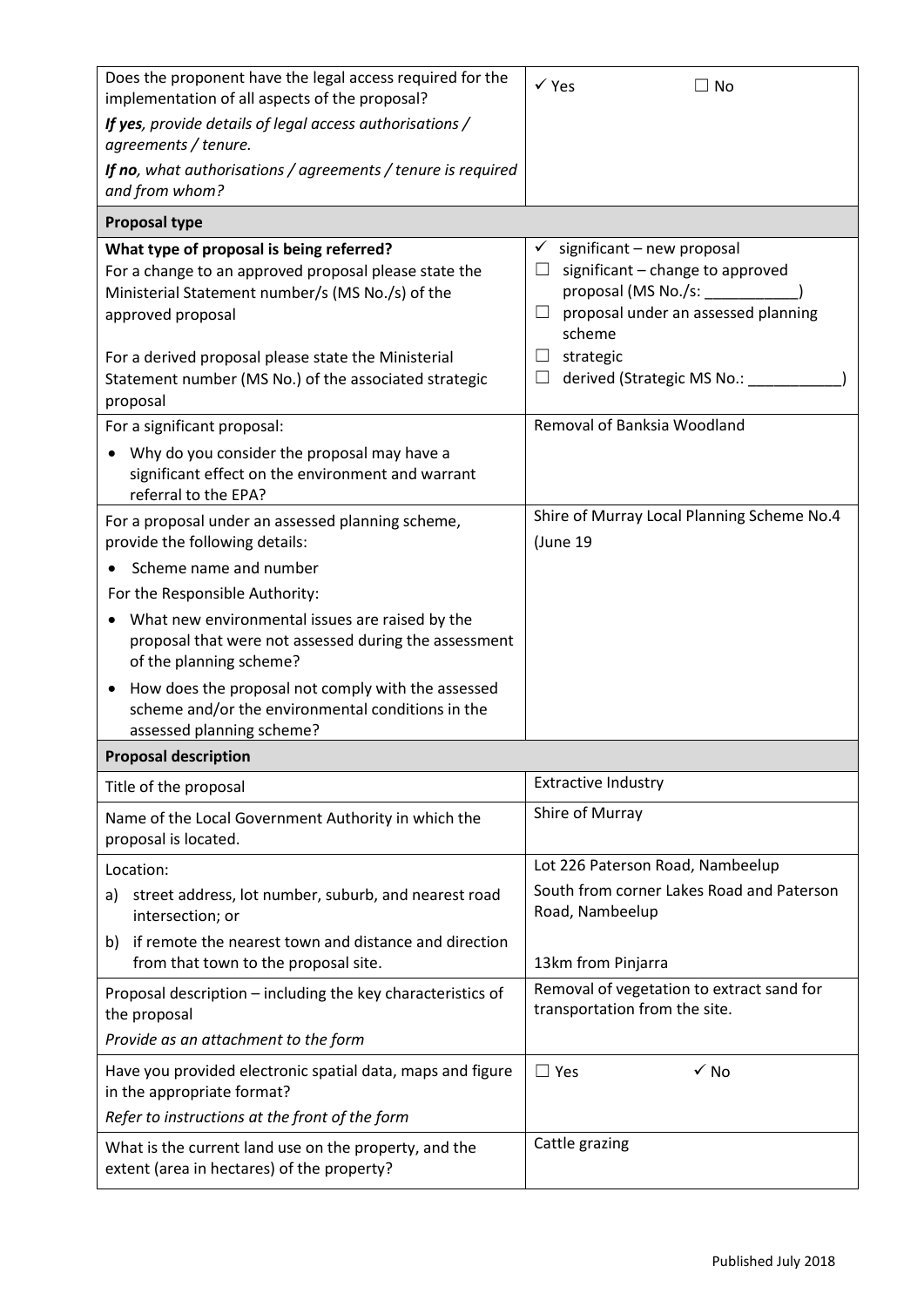| Have you had pre-referral discussions with the EPA at<br>DWER Services? If so, quote the reference number and/or<br>the DWER contact. | No                                                                                                   |  |  |  |  |
|---------------------------------------------------------------------------------------------------------------------------------------|------------------------------------------------------------------------------------------------------|--|--|--|--|
| <b>Part B: Environmental impacts</b>                                                                                                  |                                                                                                      |  |  |  |  |
| <b>Environmental factors</b>                                                                                                          |                                                                                                      |  |  |  |  |
| What are the likely significant environmental<br>factors for this proposal?                                                           | $\Box$ Benthic Communities and Habitat<br>$\Box$ Coastal Processes                                   |  |  |  |  |
| Banksia woodland                                                                                                                      | $\Box$ Marine Environmental Quality                                                                  |  |  |  |  |
| Black cockatoo habitat                                                                                                                | $\Box$ Marine Fauna<br>✔ Flora and Vegetation                                                        |  |  |  |  |
|                                                                                                                                       | $\Box$ Landforms                                                                                     |  |  |  |  |
|                                                                                                                                       | $\Box$ Subterranean Fauna                                                                            |  |  |  |  |
|                                                                                                                                       | $\Box$ Terrestrial Environmental Quality                                                             |  |  |  |  |
|                                                                                                                                       | ✔ Terrestrial Fauna                                                                                  |  |  |  |  |
|                                                                                                                                       | $\Box$ Inland Waters                                                                                 |  |  |  |  |
|                                                                                                                                       | $\Box$ Air Quality                                                                                   |  |  |  |  |
|                                                                                                                                       | $\Box$ Social Surroundings                                                                           |  |  |  |  |
|                                                                                                                                       | $\Box$ Human Health                                                                                  |  |  |  |  |
| information in a supplementary report                                                                                                 | For each of the environmental factors identified above, complete the following table, or provide the |  |  |  |  |
| <b>Potential environmental impacts</b>                                                                                                |                                                                                                      |  |  |  |  |

| $\mathbf{1}$  | <b>EPA Factor</b>                                                                                                                             | Flora and Vegetation/terrestrial fauna |
|---------------|-----------------------------------------------------------------------------------------------------------------------------------------------|----------------------------------------|
| $\mathcal{P}$ | <b>EPA policy and guidance</b> - What have you considered<br>and how have you applied them in relation to this<br>factor?                     | See attachment                         |
| 3             | <b>Consultation</b> – Outline the outcomes of consultation in<br>relation to the potential environmental impacts                              | See attachment                         |
| 4             | Receiving environment - Describe the current condition<br>of the receiving environment in relation to this factor.                            | See attachment                         |
| 5             | <b>Proposal activities</b> - Describe the proposal activities<br>that have the potential to impact the environment                            | See attachment                         |
| 6             | <b>Mitigation</b> – Describe the measures proposed to<br>manage and mitigate the potential environmental<br>impacts.                          | See attachment                         |
| 7             | <b>Impacts</b> – Assess the impacts of the proposal and<br>review the residual impacts against the EPA objective.                             | See attachment                         |
| 8             | <b>Assumptions</b> - Describe any assumptions critical to your<br>assessment e.g. particular mitigation measures or<br>regulatory conditions. | See attachment                         |